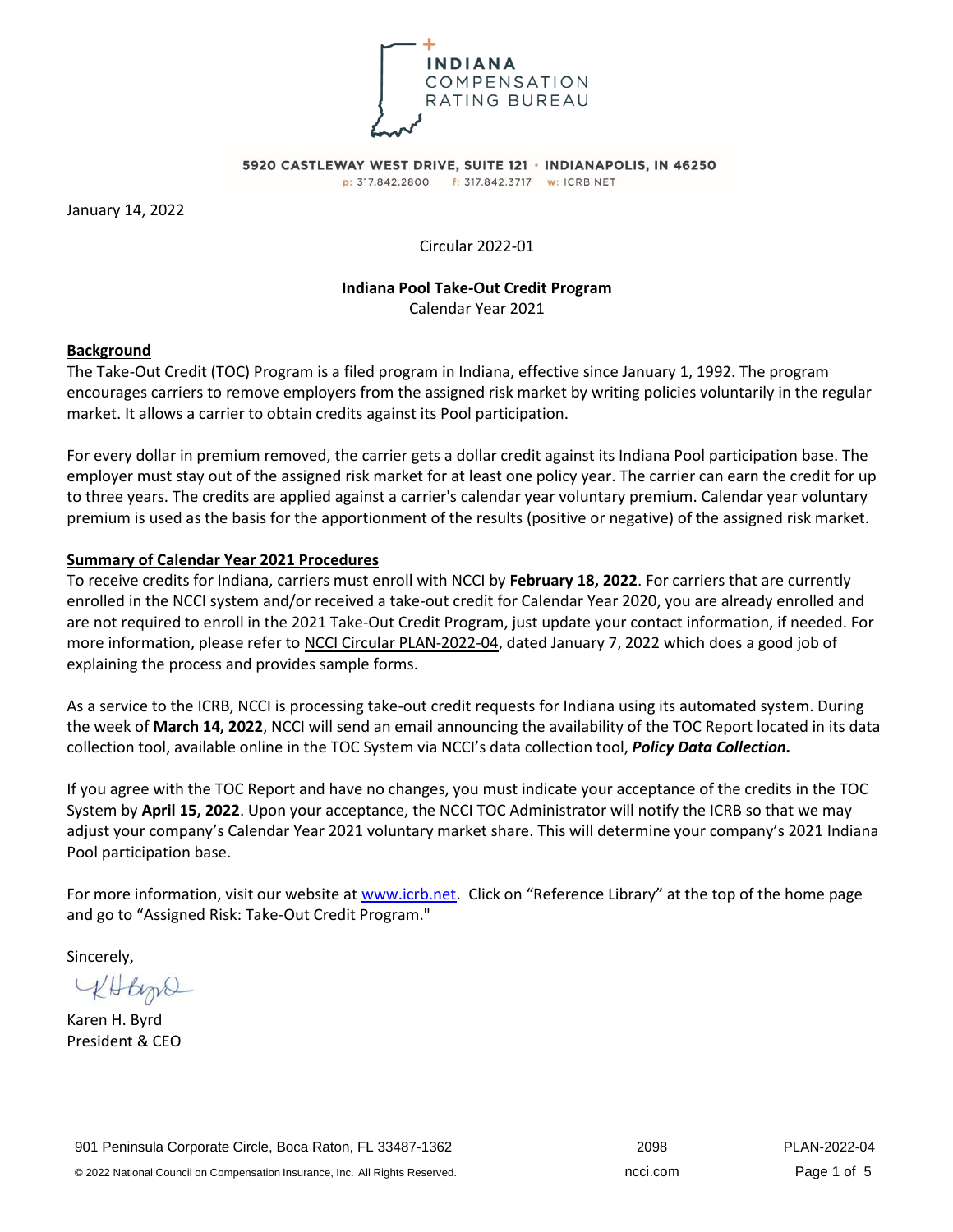

# **National Council on Compensation Insurance Residual Markets**

JANUARY 7, 2022 PLAN-2022-04

# PLAN INFORMATION

# **Plan–Take-Out Credit Program**

#### **ACTION NEEDED**

Please review this circular for information regarding NCCI's *Take-Out Credit Program (TOC Program*) to determine the appropriate procedural actions for your company. The following dates are explained in further detail throughout this circular.

- You, the carriers, must ensure that you are enrolled and have provided NCCI with the correct contact information no later than **February 18, 2022**. *Refer to Step 1.*
- If you are enrolled in the *TOC Program*, contacts are sent an email announcing the availability of a detailed eligible policy report (TOC Results) for your specific company code(s) during the week of **March 14, 2022**. For the 2021 *TOC Program*, the TOC Results and the acceptance process will be available only online in the TOC System via NCCI's data collection tool, *Policy Data Collection*, located on **ncci.com**. *Refer to Step 2.*
- If you are in agreement with the TOC Results and have no changes, you must indicate your acceptance of the credits in the TOC System by **April 15, 2022**. Your acceptance is considered application for the annual TOC. Credits that are declined or have not been acted upon by this date will not be awarded. *Refer to Step 3.*
- You may modify policy information or request additional policies to be reviewed for TOC through NCCI's TOC System. Modifications and requests for credit transactions must be completed no later than **April 15, 2022**. *Refer to Step 3.*
- If you submitted a policy modification or a request for credit by **April 22, 2022**, and issues arise from the modifications submitted through the TOC System, you will need to submit a written appeal via email to NCCI's TOC administrator at ncci toc admin@ncci.com. All appeals must be resolved no later than **April 15, 2022**. *Refer to Step 3.*
- Failure to apply for TOC by **April 15, 2022**, will result in credits not being applied against the premium used to calculate your voluntary market carrier's Plan participation base.

**BACKGROUND** NCCI's *TOC Program* provides carriers with financial incentives for writing residual market employers on a voluntary market basis as described in NCCI's *Residual Market Manual for Workers Compensation and Employers Liability Insurance (Residual Market Manual)*. Each voluntary market carrier participating in the Workers Compensation Insurance Plan (WCIP) that removes an employer insured under the WCIP may be eligible for a take-out credit. TOCs are applied against the premium used to calculate the voluntary market carrier's Plan participation base as defined in the WCIP. This circular explains the requirements that you, the carrier, must meet. It also explains what you can expect from NCCI.

> Below is a high-level explanation of the process. It is followed by a detailed explanation of the individual steps.

# **HOW THE TOC PROGRAM WORKS**

- 1. **Enrollment in the** *TOC Program*—Carriers must ensure that they are enrolled and have provided NCCI with the correct contact information per the instructions in this circular.
- 2. **TOC Results**—NCCI provides enrolled carriers with TOC Results via the TOC System. You must review your report for accuracy and ensure that it corresponds with your company's Direct Premiums Written in the Exhibit of Premiums and Losses (Statutory Page 14) contained in your annual statement.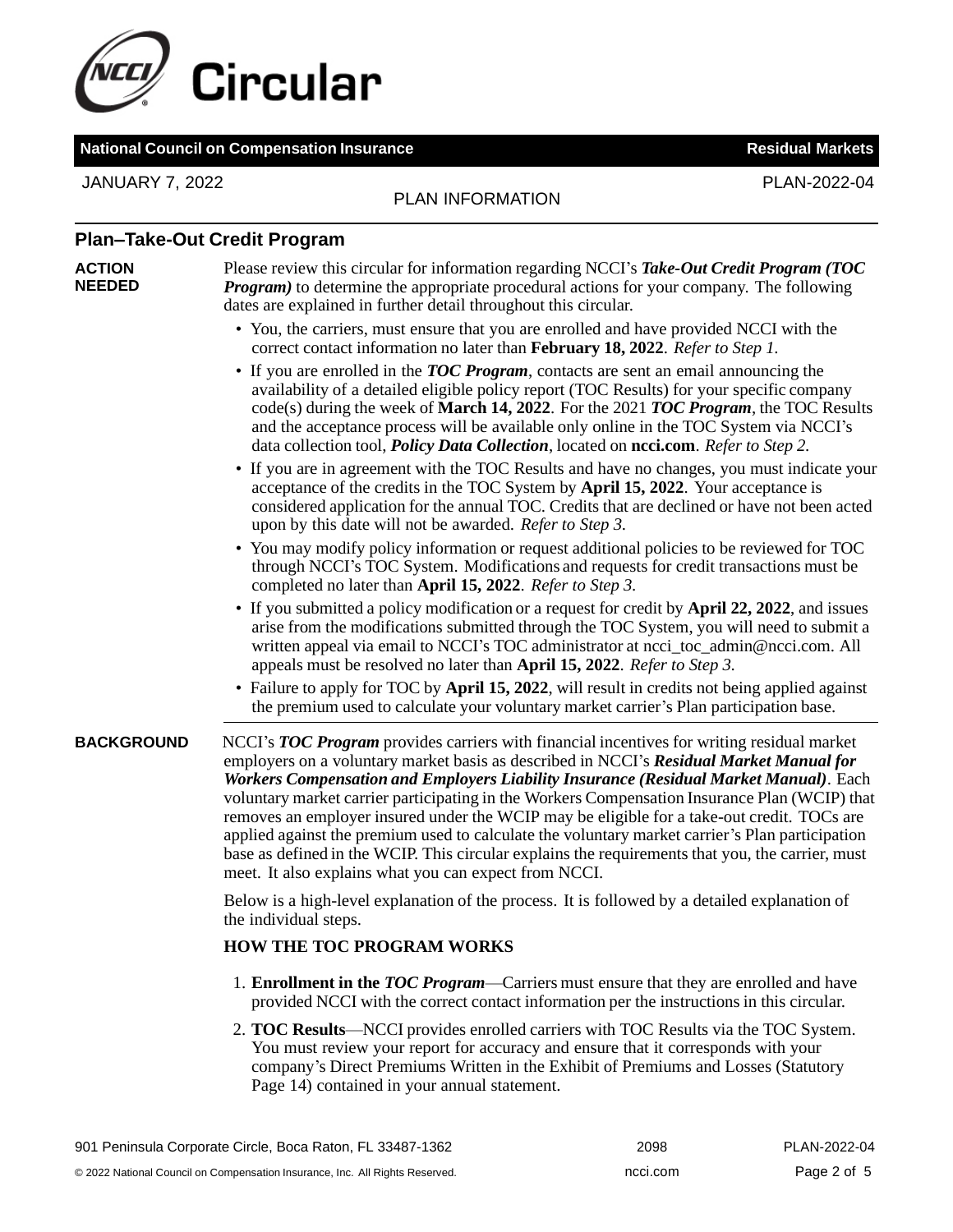- 3. **Applying for TOC**—After completing your review of the data, you must take action by either accepting the credit or processing a modification request through the TOC System by the published deadline.
- 4. **Determination of Appropriate TOC**—Once your application for TOC is received and processed by NCCI's TOC administrator, NCCI's Residual Market Finance Department will adjust your company's Calendar Year 2021 voluntary market share. This will assist in determining your company's Plan participation base.

# **STEP 1—ENROLLMENT IN THE TOC PROGRAM**

To participate in the 2021 *Take-Out Credit Program* and receive a detailed eligible policy report (TOC Results) via the TOC System, carriers must ensure that they are enrolled and have provided NCCI with the correct contact information per the instructions in this circular no later than **February 18, 2022**. Carriers that are currently enrolled and/or have received a take-out credit for Calendar Year 2020 are not required to enroll in the 2021 *TOC Program*. However, you must notify the TOC administrator at ncci toc admin@ncci.com if you wish to change your enrollment status or if your contact information has changed. To enroll, please send the following contact information to ncci toc admin@ncci.com for each of the companies in your group that you would like to enroll in the program. The individual(s) listed as a TOC contact should be able to review and approve the credit.

- NCCI Carrier Group Name and Code
- NCCI Carrier Name(s) and Code(s)
- TOC Contact Name(s)\*
- TOC Contact Mailing Address
- TOC Contact Email Address
- TOC Phone and Fax Numbers

\*Provide the information above for each individual if you would like the reports to be sent to multiple contacts.

If you are uncertain of your enrollment status or an affiliated company's status, contact the TOC administrator at [ncci\\_toc\\_admin@ncci.com](mailto:ncci_toc_admin@ncci.com) as soon as possible. Carriers not enrolled in the *TOC Program* will not be able to access NCCI's TOC System.

#### **STEP 2—TOC RESULTS**

During the week of **March 14, 2022**, all enrolled *TOC Program* contacts will be sent an email advising them that the TOC Results for their specific company code(s) are available in the TOC System for review, modifications, and acceptance. The TOC System is accessible only through **ncci.com**.

#### **It is very important to keep your** *TOC Program* **contact information current. If you need to update your contact information, refer to Step 1 above for instructions.**

The TOC Results are listed by carrier and divided by state. Each state section includes a credit total and provides access to the following policy-level information:

- Insured Name
- Policy Number
- Policy Effective Date
- Federal Employee Identification Number (FEIN)—The accurate reporting of the FEIN in Policy and Unit Statistical data reporting to NCCI is important; the FEIN is used to identify voluntary market policies eligible for TOC
- Premium—You must verify and modify this, if necessary, to ensure that the premium listed corresponds to your company's Direct Premiums Written in the Exhibit of Premiums and Losses (Statutory Page 14) contained in your most recent annual statement
- Ratio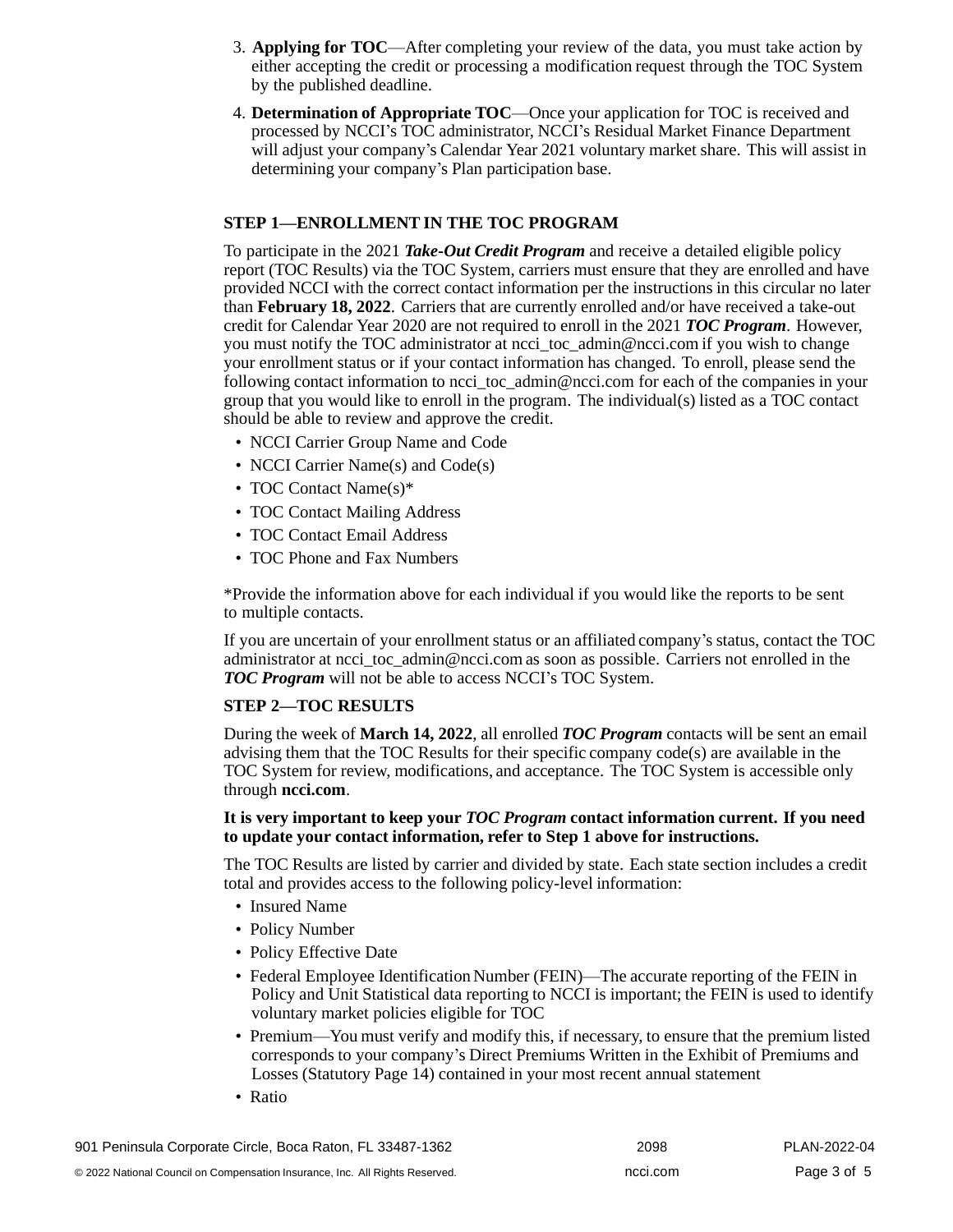- Program Year\*\*
- Credit

\*\*Program Year refers to the individual year that an employer's initial and renewal voluntary market policies may participate in the TOC. For instance, an eligible initial voluntary market policy would be Program Year 1. The consecutive renewals would be Program Years 2 and 3, respectively.

If you disagree with the individual reported policy premium and/or want to add a policy not on the list, complete a modification or credit request in NCCI's TOC System, including the revised premium amount and/or additional policies.

The TOC Results are specific to the carrier listed and not to your entire group. You must review and accept all affiliated companies prior to the due date. If you are unsure of an affiliate's participation, contact the TOC administrator at ncci toc admin@ncci.com.

# **STEP 3—REQUESTING A TOC**

To request your company's TOC, review the TOC Results via the TOC System for accuracy and completeness. Use the **Request Add'l Credit** function if the report is missing policies. The ability to modify or delete policy information is available at the policy detail level. Modification and deletion requests on unit adjustments and reversal credits are not accepted because *TOC Program* rules indicate that once an initial take-out credit has been accepted, all subsequent adjustments must also be accepted.

Retrospectively rated and large deductible policies are not included in NCCI's TOC Results. You must submit these policies using the **Request Add'l Credit** button in the TOC System.

For the carrier to receive a TOC applied to its Plan participation base, the request for a TOC and any modifications and/or variances must be received by NCCI no later than **April 15, 2022**. Your company will be ineligible to receive a TOC for the 2021 process year if you do not reply in the TOC System by this date.

Previous years' credits are available in the TOC System to help with your analysis of the TOC Results.

#### **Request Additional Credit Instructions**

To add information not included on the TOC Results, select the **Request Add'l Credit** button and provide the following information for each policy:

- Current Policy Number.
- Current Policy Effective Date.
- State(s)—If a multistate policy, select the states while pressing the **Ctrl** key.
- Federal Employers Identification Number (FEIN). *Refer to Step 2 for more information about FEINs*.
- Premium (optional).

An immediate response will be supplied indicating whether the request has been accepted. If the request has not been accepted, a written appeal may be sent to the TOC administrator a[t](mailto:ncci_toc_admin@ncci.com) ncci toc admin@ncci.com.

TOC acceptances, policy modifications, and requests for credit **will not** be accepted after **April 15, 2022**. **Additionally, all appeals must be received by April 15, 2022**. It is critical that you submit any appeals for eligible policies no later than **April 15, 2022**, so that the NCCI TOC administrator can review the variances and validate them to determine whether an adjustment should be made to the TOC Results.

If issues are found with the information submitted by the carrier, they must be resolved by **April 22, 2022**. Final TOC amounts will be calculated and reported via the TOC System to all participating carriers. **All additional TOC requests are subject to the TOC administrator's review prior to finalizing the results.**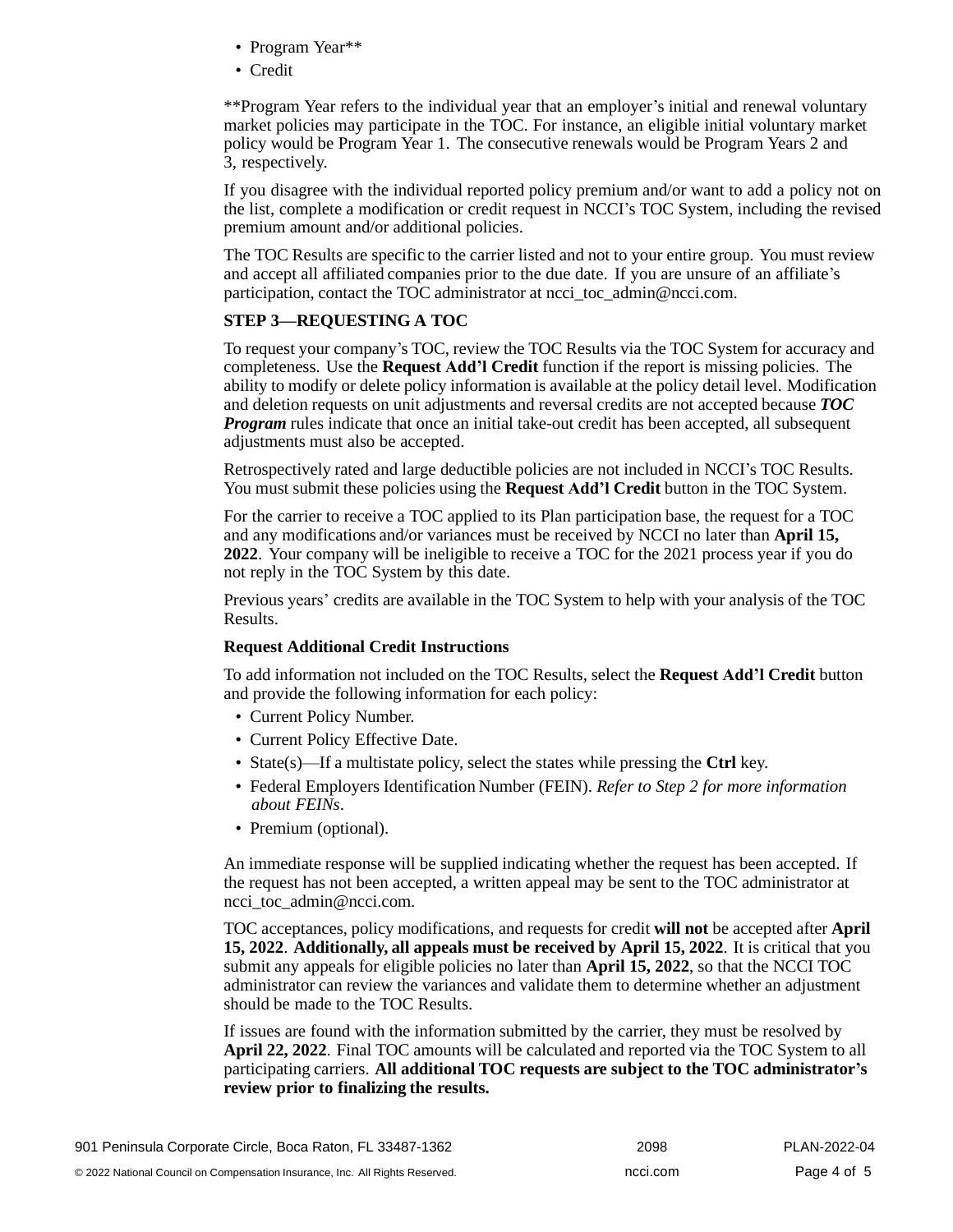# **STEP 4—DETERMINATIONOF TAKE-OUT CREDIT**

Once you accept your take-out credit, NCCI's Residual Market Finance Department or appropriate TOC Plan/Pool Administrator will adjust your company's Calendar Year 2021 voluntary market share.

Refer to the *Take-Out Credit Program* in NCCI's *Residual Market Manual* for the program rules regarding policy criteria, time limits, and the credit amount by state.

Jurisdictions with *TOC Programs* are:

| Alabama              | Georgia                    | Mississippi                 | South Carolina |
|----------------------|----------------------------|-----------------------------|----------------|
| Alaska               | Illinois                   | New Hampshire               | South Dakota   |
| Arizona              | Indiana                    | New Jersey <sup>2</sup>     | Tennessee      |
| Arkansas             | Iowa                       | New Mexico <sup>3</sup>     | Vermont        |
| Connecticut          | Kansas                     | North Carolina <sup>4</sup> | Virginia       |
| District of Columbia | Massachusetts <sup>1</sup> | Oregon                      | West Virginia  |

<sup>1</sup>**Massachusetts**—The Workers Compensation Rating and Inspection Bureau of Massachusetts (WCRIBMA) administers the *TOC Program* in Massachusetts. Questions should be directed to the attention of Debra Jackson, Data Operations Department, at 617-646-7578, or refer t[o](http://www.wcribma.org/) [www.wcribma.org.](http://www.wcribma.org/) The WCRIBMA will provide NCCI with the proper credit for each insurer participating in the Massachusetts *TOC Program*.

<sup>2</sup>**New Jersey**—It is not necessary to submit TOC applications for New Jersey. The New Jersey Compensation Rating and Inspection Bureau will provide NCCI with the credit amount for each insurer participating in New Jersey's *TOC Program*.

## <sup>3</sup>**New Mexico**—Refer to NCCI's *New Mexico Workers' Compensation Assigned Risk Pool Manual* Rule 7—*Take-Out Credit (TOC) Program*.

<sup>4</sup>**North Carolina**—TOC applications for North Carolina can be submitted via email directly to the North Carolina Rate Bureau at [wcinfo@ncrb.org,](mailto:wcinfo@ncrb.org) or mailed to 2910 Sumner Boulevard, Raleigh, NC 27616—Attention: Take-Out Credits. North Carolina will provide NCCI with proper credit for each insurer participating in the North Carolina *TOC Program*.

- **IMPACT** You, the carrier, must enroll in the *TOC Program* if you are not already enrolled
	- You must verify the TOC Results and accept or modify the report, via the TOC System, to receive a credit
	- **Available for TOC-enrolled carriers**: Historical TOC data is accessible in the TOC System
	- Once your TOC Results are accepted, credit will be applied in NCCI's *Reinsurance Pools Results and Information (RPRI)* in June 2022

**NCCI ACTION** The Calendar Year 2021 *TOC Program* timeline is as follows:

- TOC enrollment closes **February 18, 2022**.
- During the week of **March 14, 2022**, NCCI, as Plan Administrator, will provide enrolled carriers with a report via the TOC System that will include a state-specific list of eligible policies and corresponding take-out credits.
- Modifications to that report, if any, must be executed via the TOC System no later than **April 15, 2022**. NCCI will consider appeals for credit; however, the carrier must electronically accept its credits via the TOC System regardless of the appeal status.
- If issues are found with the information submitted by the carrier, they must be resolved by **April 22, 2022**.
- Failure to apply for the *TOC Program* by **April 15, 2022**, will result in credits not being applied against the premium used to calculate your voluntary market carrier's Plan participation base.